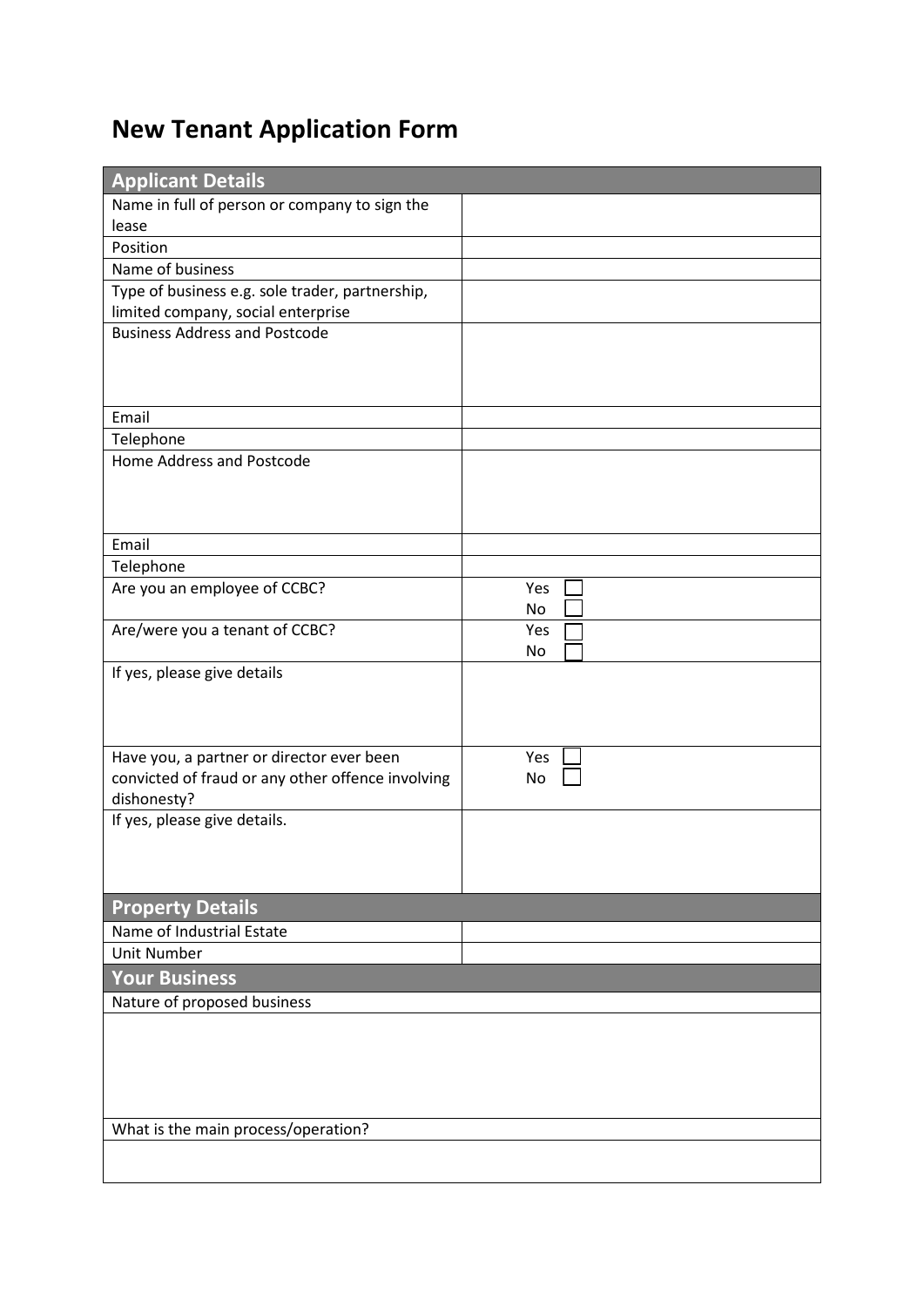| Business Status (please tick one box)                                                                                                                              | Expanding business with job growth<br><b>Start up Business</b><br><b>Existing inward investing Business</b><br>Existing Business moving to consolidate<br><b>Business downsizing</b>                           |  |
|--------------------------------------------------------------------------------------------------------------------------------------------------------------------|----------------------------------------------------------------------------------------------------------------------------------------------------------------------------------------------------------------|--|
| Jobs to be accommodated (please tick one box)                                                                                                                      | 20+ employees<br>$6 - 20$ employees<br>$3 - 5$ employees<br>2 employees<br>1 (owner operator)                                                                                                                  |  |
| Growth potential – jobs to be created (please<br>tick one box)                                                                                                     | 20+ new jobs<br>$6 - 20$ employees<br>$3 - 5$ employees<br>$1 - 2$ employees<br>No growth forecast                                                                                                             |  |
| Links to local economy (please tick most<br>applicable box)                                                                                                        | Works mutually with another local<br>employer<br>Compliments many local employers on<br>an ad hoc basis<br>Works mutually with local trades<br>Works for local residents / retail<br>No links to local economy |  |
| How will you dispose of your trade effluents?<br>(please tick one box)                                                                                             | Local Authority<br>Private contractor<br><b>Skips</b>                                                                                                                                                          |  |
| Anticipated noise levels (please tick one box)                                                                                                                     | <b>None</b><br>Low<br>Medium<br>High                                                                                                                                                                           |  |
| If medium or high, please indicate what<br>mitigation measures will be put in place                                                                                |                                                                                                                                                                                                                |  |
| Normal hours and days of operation                                                                                                                                 | Weekdays<br>From<br>To                                                                                                                                                                                         |  |
|                                                                                                                                                                    | Weekends<br>From<br>To                                                                                                                                                                                         |  |
| Will any process used or planned include any noxious, toxic, hazardous or explosive substances or<br>result in such effluents or emissions? If yes, please specify |                                                                                                                                                                                                                |  |
|                                                                                                                                                                    |                                                                                                                                                                                                                |  |
| <b>Traffic</b>                                                                                                                                                     |                                                                                                                                                                                                                |  |
| Number of vehicles<br>Type and size of vehicles                                                                                                                    |                                                                                                                                                                                                                |  |
|                                                                                                                                                                    |                                                                                                                                                                                                                |  |